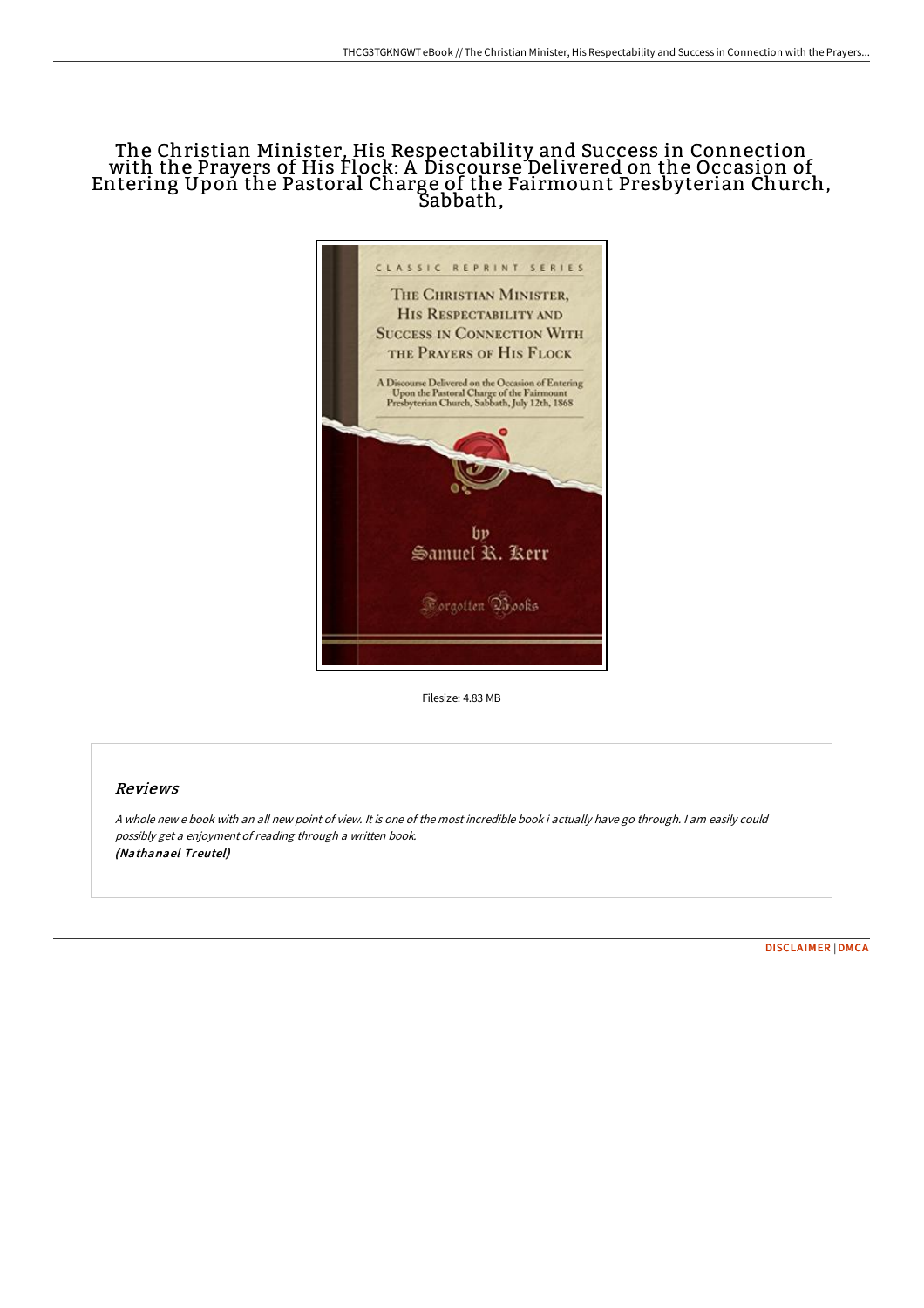## THE CHRISTIAN MINISTER, HIS RESPECTABILITY AND SUCCESS IN CONNECTION WITH THE PRAYERS OF HIS FLOCK: A DISCOURSE DELIVERED ON THE OCCASION OF ENTERING UPON THE PASTORAL CHARGE OF THE FAIRMOUNT PRESBYTERIAN CHURCH, SABBATH,



To save The Christian Minister, His Respectability and Success in Connection with the Prayers of His Flock: A Discourse Delivered on the Occasion of Entering Upon the Pastoral Charge of the Fairmount Presbyterian Church, Sabbath, PDF, remember to refer to the web link beneath and download the ebook or get access to other information which are relevant to THE CHRISTIAN MINISTER, HIS RESPECTABILITY AND SUCCESS IN CONNECTION WITH THE PRAYERS OF HIS FLOCK: A DISCOURSE DELIVERED ON THE OCCASION OF ENTERING UPON THE PASTORAL CHARGE OF THE FAIRMOUNT PRESBYTERIAN CHURCH, SABBATH, ebook.

Forgotten Books, United States, 2017. Paperback. Condition: New. Language: English . This book usually ship within 10-15 business days and we will endeavor to dispatch orders quicker than this where possible. Brand New Book. Excerpt from The Christian Minister, His Respectability and Success in Connection With the Prayers of His Flock: A Discourse Delivered on the Occasion of Entering Upon the Pastoral Charge of the Fairmount Presbyterian Church, Sabbath, July 12th, 1868 In the first place, we call your attention to the personal qualifications requisite for our office. These are specified by the Apostle, and are of a two-fold description, a good conscience, and living honestly. The former implies the personality of religion the latter, respectability of character. We say the text implies, in the first place, the personality of religion. We trust, saith Paul, we have a good conscience. He might have said, we know that we have a good conscience. But the Apostle was an humble man, and his language may put to the blush some who are incessantly vaunting of the purity of their motives and of the certainty of their vital piety. About the Publisher Forgotten Books publishes hundreds of thousands of rare and classic books. Find more at This book is a reproduction of an important historical work. Forgotten Books uses state-of-the-art technology to digitally reconstruct the work, preserving the original format whilst repairing imperfections present in the aged copy. In rare cases, an imperfection in the original, such as a blemish or missing page, may be replicated in our edition. We do, however, repair the vast majority of imperfections successfully; any imperfections that remain are intentionally left to preserve the state of such historical works.

A Read The Christian Minister, His [Respectability](http://albedo.media/the-christian-minister-his-respectability-and-su.html) and Success in Connection with the Prayers of His Flock: A Discourse Delivered on the Occasion of Entering Upon the Pastoral Charge of the Fairmount Presbyterian Church, Sabbath, Online **Download PDF The Christian Minister, His [Respectability](http://albedo.media/the-christian-minister-his-respectability-and-su.html) and Success in Connection with the Prayers of His Flock: A** Discourse Delivered on the Occasion of Entering Upon the Pastoral Charge of the Fairmount Presbyterian Church, Sabbath,